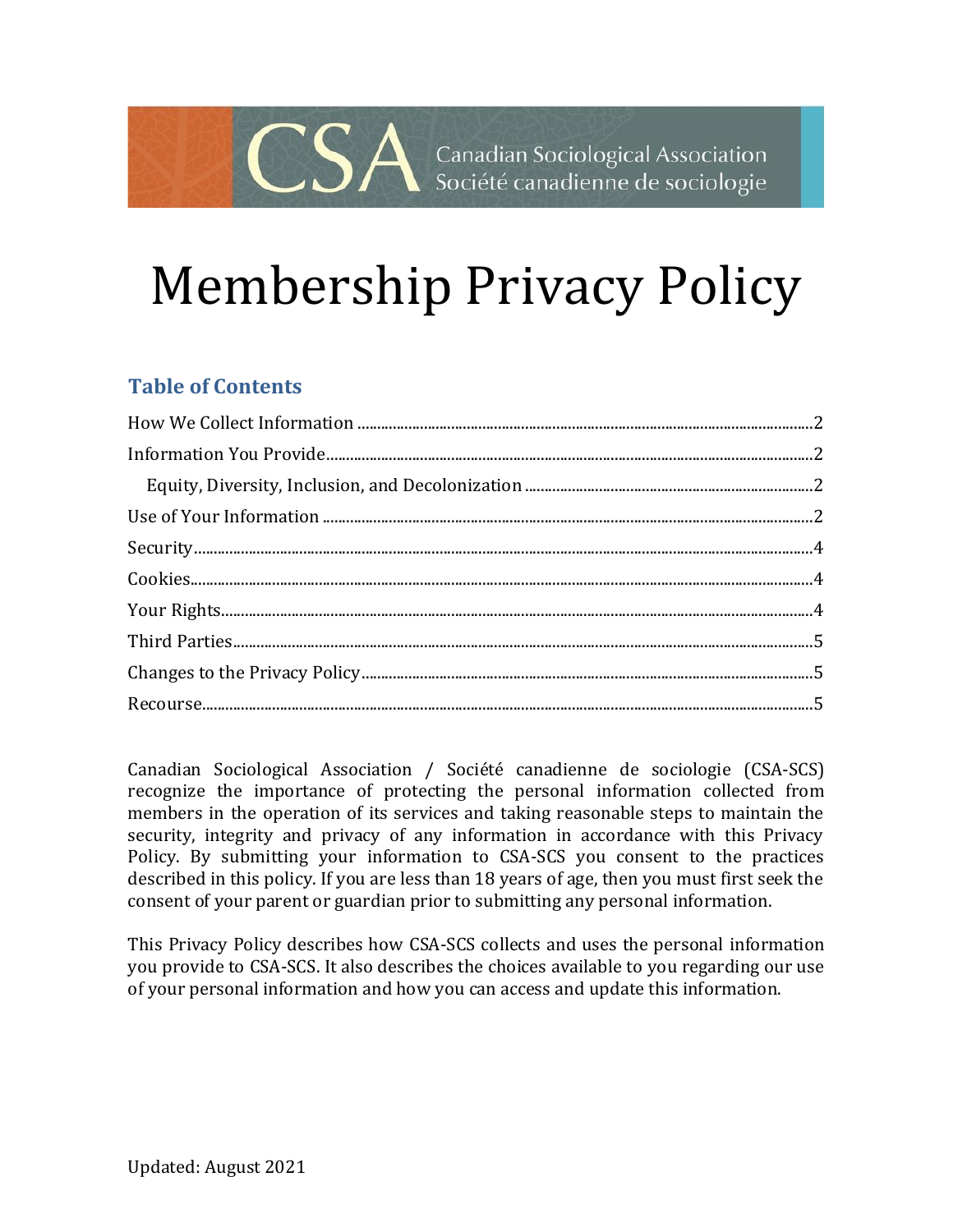## <span id="page-1-0"></span>How We Collect Information

CSA-SCS may collect personal information from you in the following ways: (1) directly from your verbal or written input (such as by consenting to receiving communication emails); (2) directly through our membership registration system (FORUM as operated by the Federation for the Humanities and Social Sciences; (3) directly through our website (member-only access and/or consenting to receiving communication emails); (4) directly through the Canadian Review of Sociology (CRS) article and reviewer submission system (Scholar One as operated by Wiley).

References

[Federation for the Humanities and Social Sciences](https://www.federationhss.ca/en/privacy-code) Privacy Code Wiley [/ ScholarOne Privacy Policy](https://www.wiley.com/en-ca/privacy)

## <span id="page-1-1"></span>Information You Provide

The types of personal information that CSA-SCS collects directly from you may include:

- Contact details, such as your name, email address, postal address and telephone number
- Internet Protocol ("IP") addresses used to connect your computer to the Internet
- Usernames and passwords
- Payment information, such as a credit cards
- Purchase and communication history
- Comments, feedback, posts and other content you provide to CSA-SCS (including through the CSA-SCS website)
- Communication preferences

#### <span id="page-1-2"></span>Equity, Diversity, Inclusion, and Decolonization

As part of these related reforms, the CSA's membership registration form is an opportunity to assess the success of the Association in attracting members who reflect the diversity of Canadian sociology, to develop initiatives to support members belonging to socially marginalized groups, and to resist the structures of inequality that govern our everyday lives. The data collected will be optional.

The Association commits to reporting these data only in aggregate form that does not identify any members. The Executive Committee will use any data collected to improve programs and services to reflect the diversity of the membership as well as ensure representation within the governing bodies of the CSA.

## <span id="page-1-3"></span>Use of Your Information

CSA-SCS may use your personal information in the performance of any contract we enter into with you, to comply with legal obligations, or where CSA-SCS has a legitimate business interest in using your information to enhance the services and products we provide.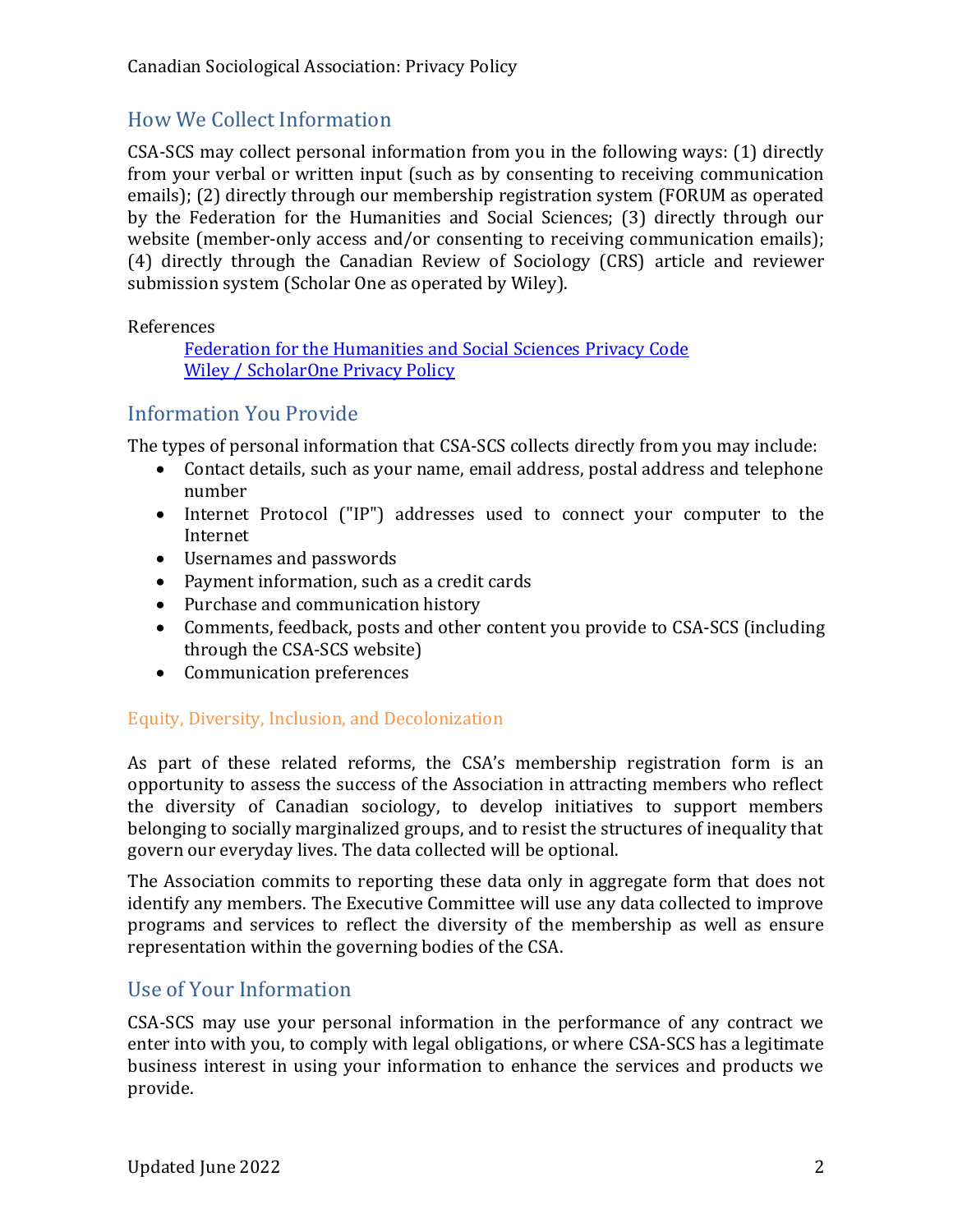#### Canadian Sociological Association: Privacy Policy

Legitimate business purposes include but are not limited to one or all of the following:

- Providing direct marketing and assessing the effectiveness of communications
- Modifying, improving or personalizing our services, events and communications
- Detecting fraud
- Investigating suspicious activity and otherwise keeping our site safe and secure
- Conducting data analytics

In addition, we may use your information in the following ways (after obtaining your consent, if required):

- To provide you with information about events and services that you request from us
- To send you periodic newsletters from CSA-SCS
- To provide you with information about other events and services we offer that are either (i) similar to those you have already utilized or inquired about, or (ii) entirely new events and services
- For internal business and research purposes to help enhance, evaluate, develop, and create CSA-SCS websites (including usage statistics, such as "page views" on CSA-SCS's websites and the products therein), events, and services
- To notify you about changes or updates to our websites, events, or services
- To administer our services and for internal operations, including troubleshooting, data analysis, testing, statistical, and survey purposes
- To allow you to participate in interactive features of our service
- For any other purpose that we may notify you of from time to time

Personal information will not be kept longer than is necessary for the purpose for which it was collected. This means that, unless information must be retained for legal or archival purposes, personal information will be securely destroyed, put beyond use or erased from CSA-SCS's systems when it is no longer required or, where applicable, following a request from you to destroy or erase your personal information.

CSA-SCS will not disclose to or share your personal information with any unaffiliated third party except as follows:

Where necessary in connection with services provided by third parties (i) who provide us with a wide range of office, administrative, information technology, production, payment, or business management services, and (ii) who are required to comply with this policy;

- Where your consent has been provided, with a third party such as an academic institution, school, employer, business or other entity which has provided you with access to a product or service through an integration or access code, information may be shared regarding your engagement with the service or product, results of assessments taken and other information you input into the product or service;
- Where CSA-SCS is required to disclose personal information in response to lawful requests by public authorities and government agencies, including to meet national security or law enforcement requirements; to comply with a subpoena or other legal process; when we believe in good faith that disclosure is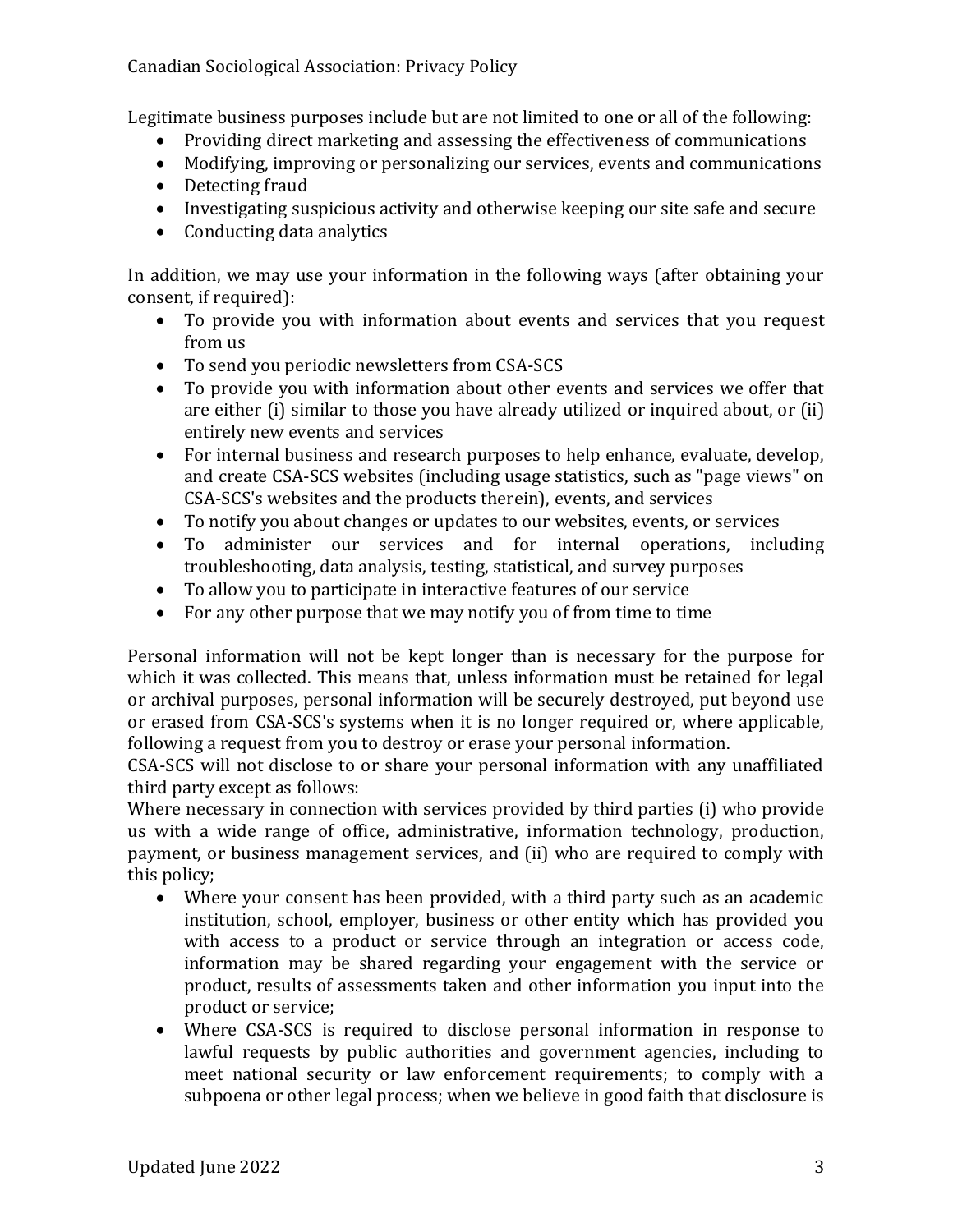necessary to protect our rights, or to protect the rights, property or safety of our services, users or others; and to investigate fraud; and

• Where all or substantially all of the business or assets of CSA-SCS relating to our services are assigned, or transferred to another entity.

## <span id="page-3-0"></span>**Security**

We will use appropriate physical, technical and administrative safeguards to protect your data. Access to your personal data will be restricted to only those who need to know that information and required to perform their job function. In addition, we train our service contractors about the importance of maintaining the confidentiality and security of your information.

## <span id="page-3-1"></span>**Cookies**

As is true of most websites, we gather certain information automatically. This information may include IP addresses, browser type, Internet service provider ("ISP"), referring/exit pages, the files viewed on our site (e.g., HTML pages, graphics, etc.), operating system, date/time stamp, and/or clickstream data to analyze trends in the aggregate and administer the site.

CSA-SCS and its partners use cookies or similar technologies to analyze trends, administer the website, track users' movements around the website, and to gather demographic information about our user base as a whole. You can control the use of cookies at the individual browser level, but if you choose to disable cookies, it may limit your use of certain features or functions on our website or services.

## <span id="page-3-2"></span>Your Rights

You have the right to make a written request to be informed whether or not we hold or process any of your personal information (by emailing office@csa-scs.ca). In your written request, you may:

- Request that we provide you with details of your personal information that we process, the purpose for which it is processed, the recipients of such information, the existence of any automated decision making involving your personal information, and what transfer safeguards we have in place
- Request that we rectify any errors in your personal information
- Request that we delete your personal information if our continued processing of such information is not justified
- Request that we transfer your personal information to a third party
- Object to automated decision-making and profiling based on legitimate interests or the performance of a task in the public interest (in which event the processing will cease except where there are compelling legitimate grounds, such as when the processing is necessary for the performance of a contract between us)
- Object to direct marketing from us
- Object to processing for purposes of scientific, historical research and statistics